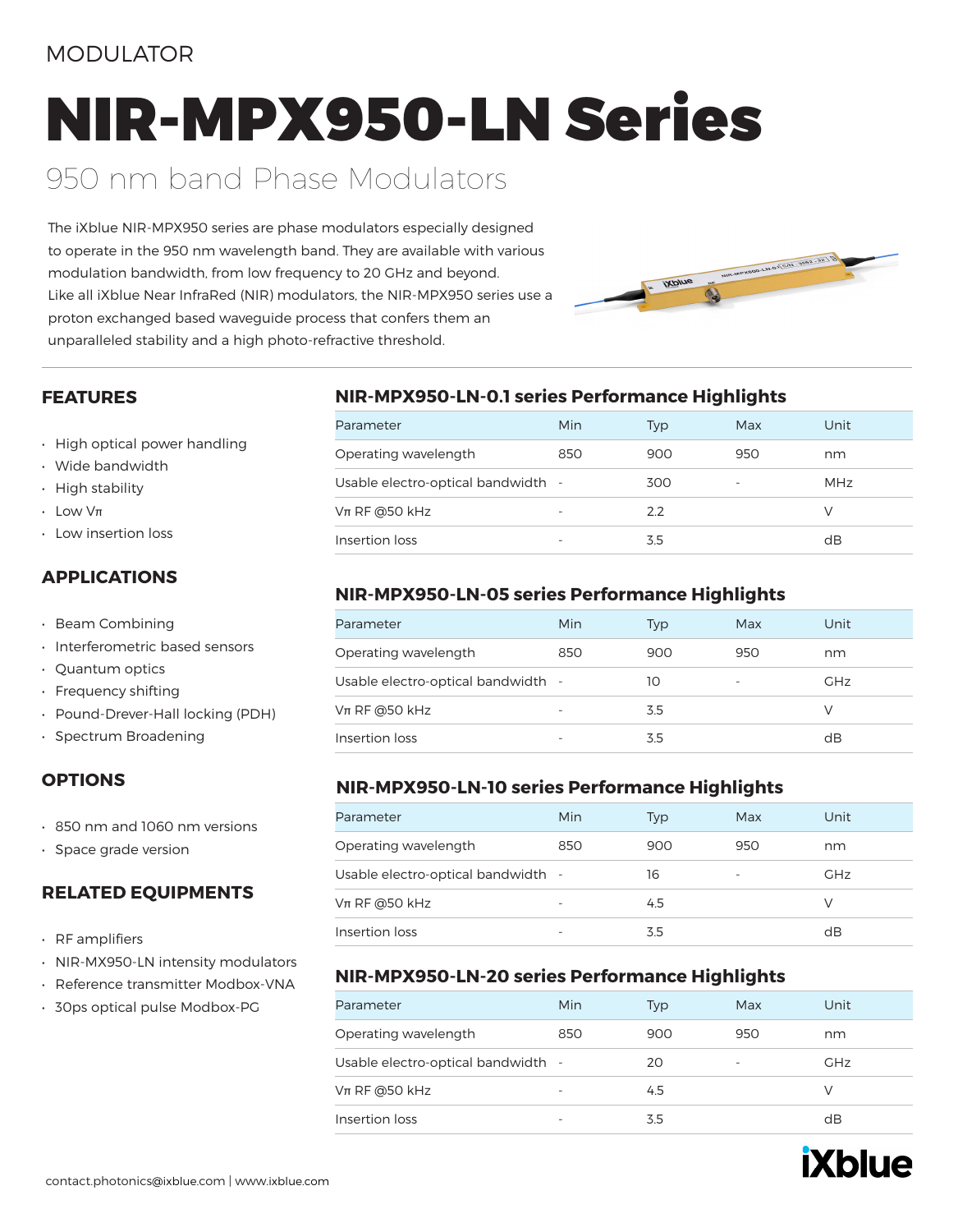## NIR-MPX950-LN-0.1

300 MHz Phase Modulator

#### **Electrical Characteristics**

| Parameter                                 | Symbol                     | Condition                | Min                      | Typ    | Max | Unit       |
|-------------------------------------------|----------------------------|--------------------------|--------------------------|--------|-----|------------|
| Electro-optical bandwidth                 |                            | $\overline{\phantom{a}}$ | 100                      | 150    |     | <b>MHz</b> |
| Usable electro-optical bandwidth $S_{21}$ |                            | $\overline{\phantom{a}}$ | $\overline{\phantom{a}}$ | 300    |     | MHz        |
| $Vπ$ RF @50 kHz                           | $V\pi$ <sub>RF50 kHz</sub> | $\overline{\phantom{0}}$ | $\overline{\phantom{a}}$ | 2.2    | 3.2 |            |
| RF input impedance                        | in-RF                      | $\overline{\phantom{a}}$ |                          | 10 000 |     |            |

#### **Optical Characteristics**

| Parameter            | Symbol                   | Condition                  | Min                          | Typ | Max | Unit |
|----------------------|--------------------------|----------------------------|------------------------------|-----|-----|------|
| Crystal              | $\overline{\phantom{a}}$ | $\overline{\phantom{a}}$   | Lithium Niobate X-Cut Y-Prop |     |     |      |
| Wavelength           | $\overline{\phantom{a}}$ | $\overline{\phantom{a}}$   | Proton exchange              |     |     |      |
| Operating wavelength |                          | $\overline{\phantom{a}}$   | 850                          | 900 | 950 | nm   |
| Insertion loss       | IL                       | Without optical connectors | $\overline{\phantom{a}}$     | 3.5 | 5.5 | dB   |
| Optical return loss  | ORL                      | $\overline{\phantom{a}}$   | -40                          | -45 | -   | dB   |

All specifications given at 25 °C, 944 nm, unless differently specified.

#### **Absolute Maximum Ratings**

| Parameter                                      | Symbol    | Min                      | Max   | Unit |
|------------------------------------------------|-----------|--------------------------|-------|------|
| Modulation voltage range                       | $EV_{in}$ | $-20$                    | $+20$ |      |
| Optical input power (CW mode) OP <sub>in</sub> |           | $\overline{\phantom{a}}$ | 14    | dBm  |
| Operating temperature                          | OТ        |                          | +70   |      |
| Storage temperature                            |           | -40                      | $+85$ |      |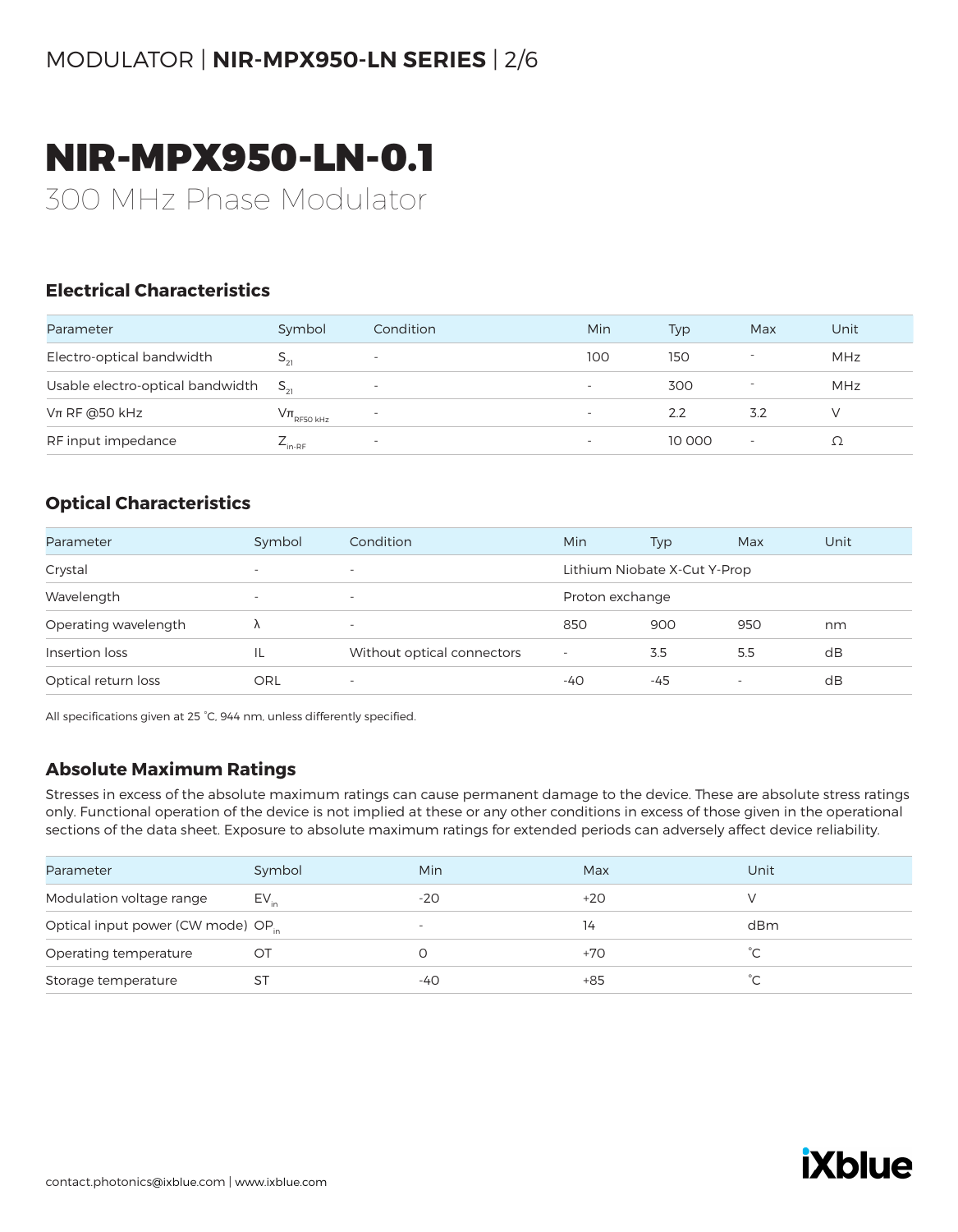## NIR-MPX950-LN-05

10 GHz Phase Modulator

#### **Electrical Characteristics**

| Parameter                                 | Symbol                              | Condition                 | Min                      | Typ                      | Max                      | Unit       |
|-------------------------------------------|-------------------------------------|---------------------------|--------------------------|--------------------------|--------------------------|------------|
| Electro-optical bandwidth                 | $S_{21}$                            | RF electrodes, from 2 GHz | 5                        | $\overline{\phantom{a}}$ | $\overline{\phantom{a}}$ | <b>GHz</b> |
| Usable electro-optical bandwidth $S_{21}$ |                                     | RF electrodes, from 2 GHz | $\overline{\phantom{a}}$ | 10                       | $\overline{\phantom{a}}$ | <b>GHz</b> |
| Ripple $S_{21}$                           | $\Delta S_{21}$                     | ٠                         | $\overline{\phantom{a}}$ | O.5                      |                          | dB         |
| Electrical return loss                    | $S_{11}$                            |                           | $\overline{\phantom{a}}$ | $-12$                    | $-10$                    | dB         |
| $Vπ$ RF @50 kHz                           | $\mathrm{V}\pi_{\textrm{RF50 kHz}}$ | ۰.                        | $\overline{\phantom{a}}$ | 3.5                      | 4.5                      | V          |
| RF input impedance                        | $L_{\text{in-RF}}$                  |                           | $\overline{\phantom{a}}$ | 50                       | $\overline{\phantom{a}}$ |            |

#### **Optical Characteristics**

| Parameter            | Symbol                   | Condition                  | Min                          | <b>Typ</b> | Max | Unit |
|----------------------|--------------------------|----------------------------|------------------------------|------------|-----|------|
| Crystal              | $\overline{\phantom{a}}$ | $\overline{\phantom{0}}$   | Lithium Niobate X-Cut Y-Prop |            |     |      |
| Wavelength process   | $\overline{\phantom{0}}$ | $\overline{\phantom{a}}$   | Proton exchange              |            |     |      |
| Operating wavelength | Λ                        | $\overline{\phantom{a}}$   | 850                          | 900        | 950 | nm   |
| Insertion loss       |                          | Without optical connectors | $\overline{\phantom{a}}$     | 3.5        | 5.5 | dB   |
| Optical return loss  | ORL                      | $\overline{\phantom{a}}$   | $-40$                        | -45        |     | dB   |

All specifications given at 25 °C, 944 nm, unless differently specified.

#### **Absolute Maximum Ratings**

| Parameter                                      | Symbol    | Min                      | Max   | Unit |
|------------------------------------------------|-----------|--------------------------|-------|------|
|                                                |           |                          |       |      |
| RF input power (CW mode)                       | $EP_{in}$ | $\overline{\phantom{0}}$ | +28   | dBm  |
| Optical input power (CW mode) OP <sub>in</sub> |           | $\overline{\phantom{0}}$ | $+14$ | dBm  |
| Operating temperature                          | $\circ$   |                          | +70   |      |
| Storage temperature                            | S1        | -40                      | +85   |      |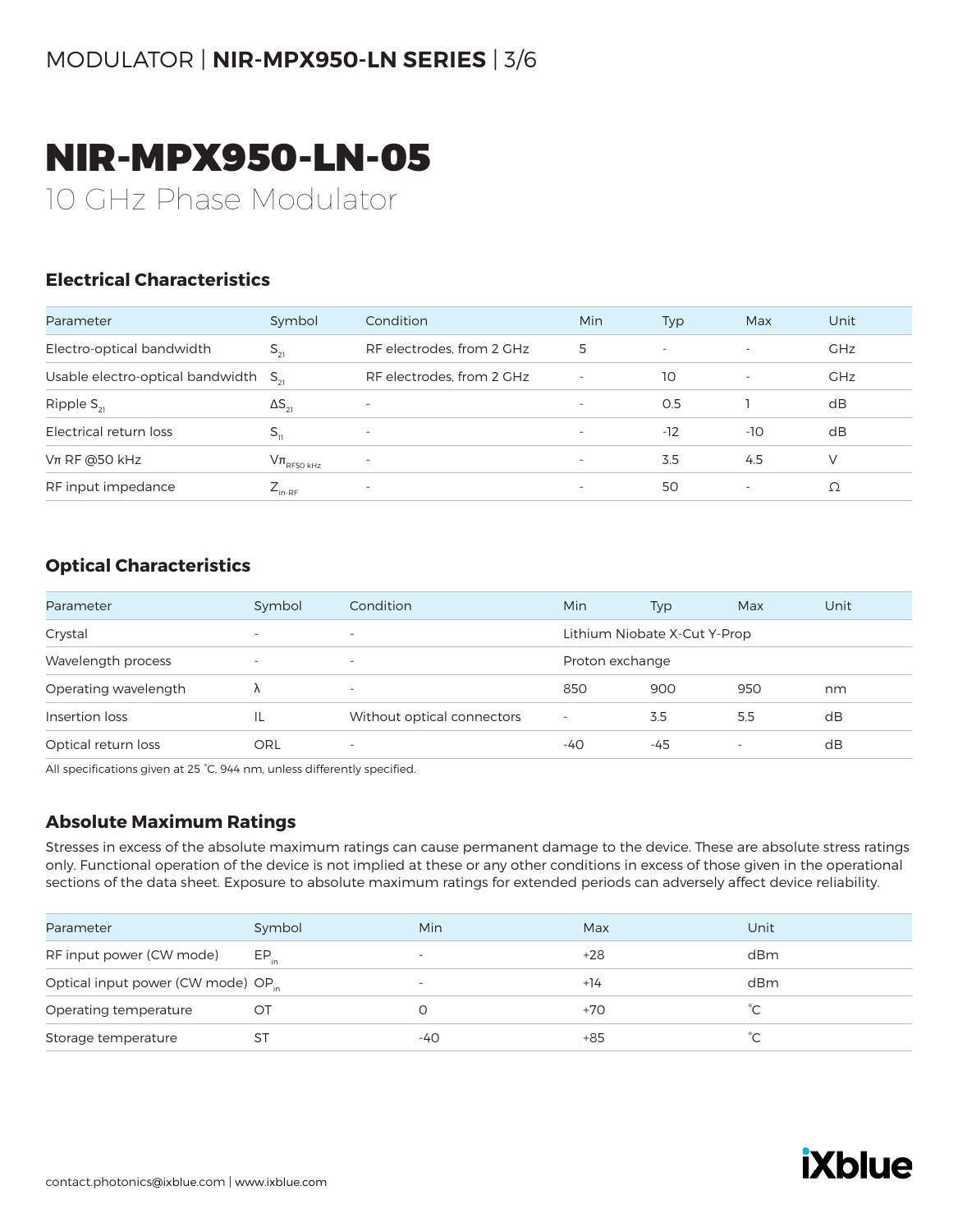## NIR-MPX950-LN-10

16 GHz Phase Modulator

#### **Electrical Characteristics**

| Parameter                                 | Symbol                     | Condition                 | Min                      | Typ   | Max                      | Unit       |
|-------------------------------------------|----------------------------|---------------------------|--------------------------|-------|--------------------------|------------|
| Electro-optical bandwidth                 | $S_{21}$                   | RF electrodes, from 2 GHz | 10                       | 12    | $\overline{\phantom{a}}$ | <b>GHz</b> |
| Usable electro-optical bandwidth $S_{21}$ |                            | RF electrodes, from 2 GHz | $\overline{\phantom{a}}$ | 16    | $\overline{\phantom{a}}$ | <b>GHz</b> |
| Ripple $S_{21}$                           | $\Delta S_{21}$            | $\overline{\phantom{a}}$  | $\overline{\phantom{a}}$ | O.5   |                          | dB         |
| Electrical return loss                    | $S_{11}$                   |                           | $\overline{\phantom{a}}$ | $-12$ | -10                      | dB         |
| $Vπ$ RF @50 kHz                           | $V\pi$ <sub>RF50 kHz</sub> |                           | $\overline{\phantom{a}}$ | 4.5   | 5.5                      | V          |
| RF input impedance                        | $L_{\text{in-RF}}$         | ۰                         | $\overline{\phantom{a}}$ | 50    | $\overline{\phantom{a}}$ | Ω          |

#### **Optical Characteristics**

| Parameter            | Symbol                   | Condition                  | Min                      | Typ                          | Max | Unit |  |
|----------------------|--------------------------|----------------------------|--------------------------|------------------------------|-----|------|--|
| Crystal              | $\overline{\phantom{a}}$ | $\overline{\phantom{a}}$   |                          | Lithium Niobate X-Cut Y-Prop |     |      |  |
| Wavelength process   | $\overline{\phantom{a}}$ | $\overline{\phantom{a}}$   |                          | Proton exchange              |     |      |  |
| Operating wavelength | λ                        | -                          | 850                      | 900                          | 950 | nm   |  |
| Insertion loss       | IL                       | Without optical connectors | $\overline{\phantom{a}}$ | 3.5                          | 5.5 | dB   |  |
| Optical return loss  | ORL                      | $\overline{\phantom{a}}$   | -40                      | -45                          |     | dB   |  |

All specifications given at 25 °C, 944 nm, unless differently specified.

#### **Absolute Maximum Ratings**

| Parameter                                      | Symbol    | Min                      | Max   | Unit |
|------------------------------------------------|-----------|--------------------------|-------|------|
| RF input power (CW mode)                       | $EP_{in}$ | $\overline{\phantom{0}}$ | +28   | dBm  |
| Optical input power (CW mode) OP <sub>in</sub> |           | $\overline{\phantom{a}}$ | $+14$ | dBm  |
| Operating temperature                          | ŐI        |                          | +70   |      |
| Storage temperature                            | S٦        | -40                      | +85   |      |

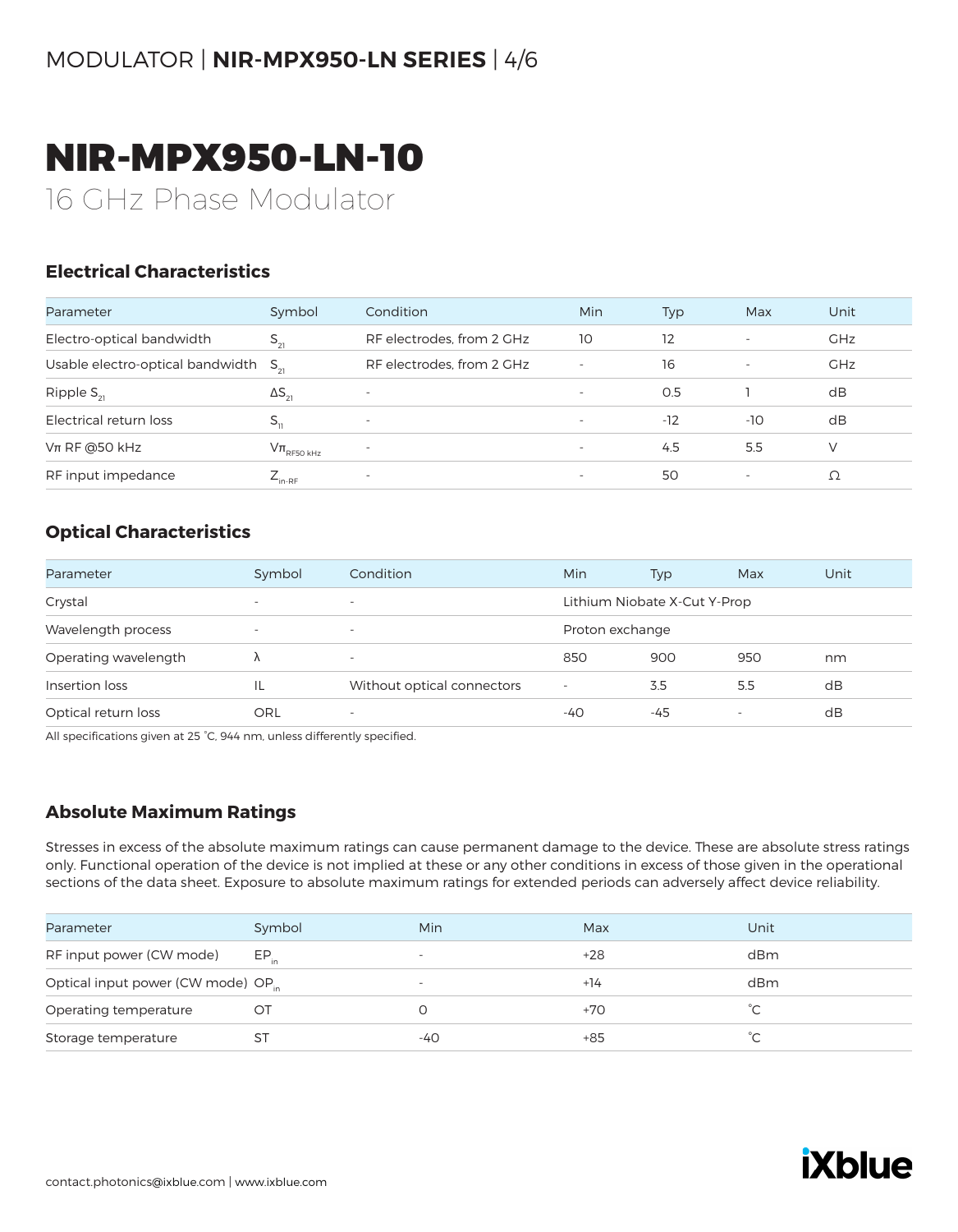## NIR-MPX950-LN-20

20 GHz Phase Modulator

#### **Electrical Characteristics**

| Parameter                 | Symbol                     | Condition                 | Min                      | Typ   | Max | Unit       |
|---------------------------|----------------------------|---------------------------|--------------------------|-------|-----|------------|
| Electro-optical bandwidth | $S_{21}$                   | RF electrodes, from 2 GHz | 16                       | 20    |     | <b>GHz</b> |
| Ripple $S_{21}$           | $\Delta S_{21}$            | -                         | $\overline{\phantom{0}}$ | 0.5   |     | dB         |
| Electrical return loss    |                            | $\overline{\phantom{a}}$  | $\overline{\phantom{a}}$ | $-12$ | -10 | dB         |
| $Vπ$ RF @50 kHz           | $V\pi$ <sub>RF50 kHz</sub> | $\overline{\phantom{a}}$  |                          | 4.5   | 5.5 | v          |
| RF input impedance        | $E_{\text{in-RF}}$         | $\overline{\phantom{a}}$  | $\overline{\phantom{a}}$ | 50    |     | Ω          |

#### **Optical Characteristics**

| Parameter            | Symbol                   | Condition                  | Min                      | Typ                          | Max | Unit |
|----------------------|--------------------------|----------------------------|--------------------------|------------------------------|-----|------|
| Crystal              | $\overline{\phantom{a}}$ | $\overline{\phantom{0}}$   |                          | Lithium Niobate X-Cut Y-Prop |     |      |
| Wavelength process   | $\overline{\phantom{a}}$ | $\overline{\phantom{a}}$   | Proton exchange          |                              |     |      |
| Operating wavelength | ٨                        | $\overline{\phantom{0}}$   | 850                      | 900                          | 950 | nm   |
| Insertion loss       | IL                       | Without optical connectors | $\overline{\phantom{a}}$ | 3.5                          | 5.5 | dB   |
| Optical return loss  | ORL                      | $\overline{\phantom{a}}$   | -40                      | -45                          | -   | dB   |

All specifications given at 25 °C, 944 nm, unless differently specified.

#### **Absolute Maximum Ratings**

| Parameter                                      | Symbol    | Min                      | Max   | Unit      |
|------------------------------------------------|-----------|--------------------------|-------|-----------|
| RF input power (CW mode)                       | $EP_{in}$ | $\overline{\phantom{0}}$ | $+28$ | dBm       |
| Optical input power (CW mode) OP <sub>in</sub> |           | $\overline{\phantom{a}}$ | $+14$ | dBm       |
| Operating temperature                          | Ö         |                          | +70   |           |
| Storage temperature                            | S٦        | -40                      | +85   | $\hat{C}$ |